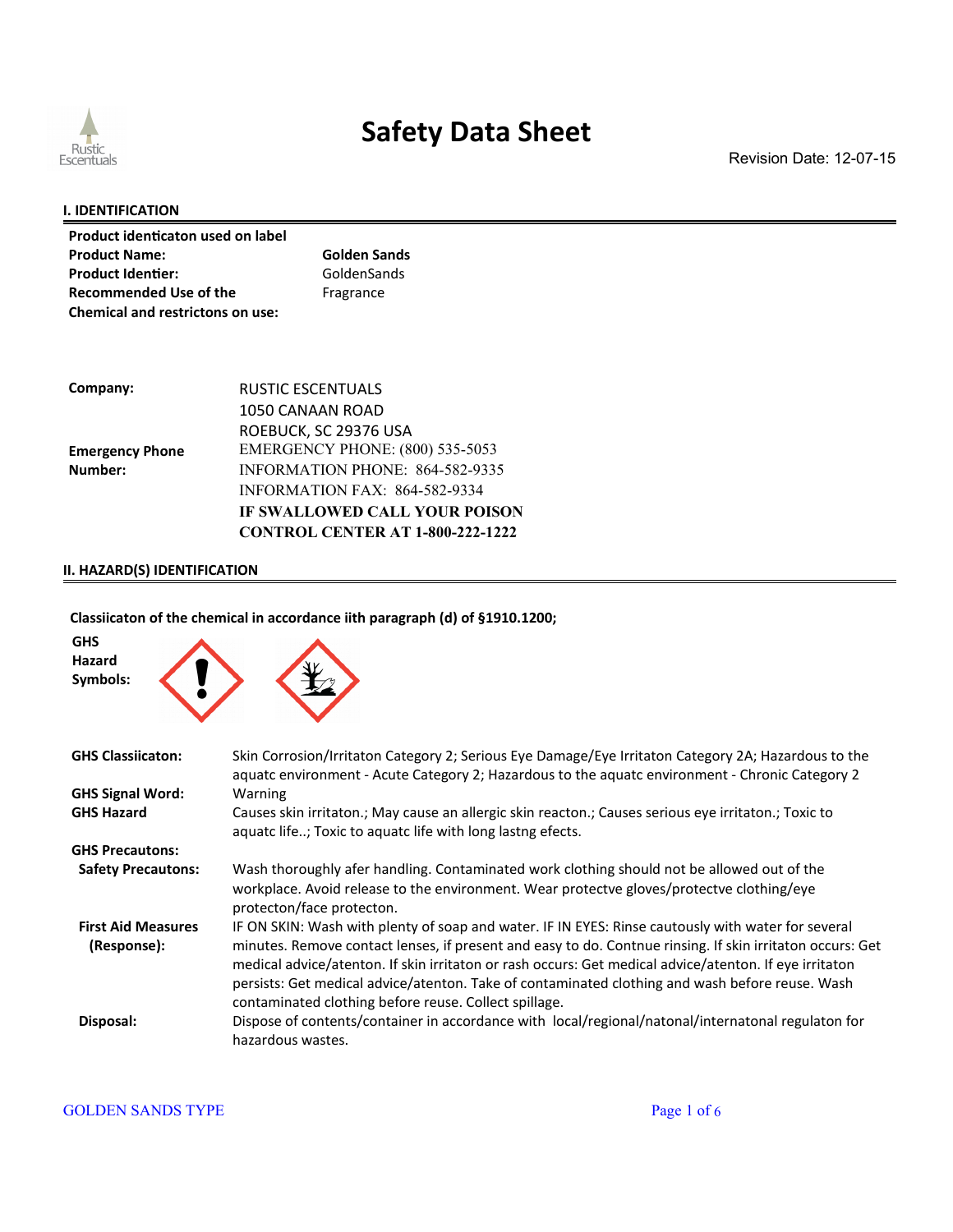

Revision Date: 12-07-15

| III. COMPOSITION/INFORMATION ON INGREDIENTS                                     |               |             |  |
|---------------------------------------------------------------------------------|---------------|-------------|--|
| <b>Chemical Name</b>                                                            | CAS#          | %           |  |
| 4H-Pyran-4-one, 2-ethyl-3-hydroxy-                                              | 4940-11-8     | $3 - 7$     |  |
| Ethanone, 1-(1,2,3,4,5,6,7,8-octahydro-2,3,8,8-tetramethyl-2-<br>naphthalenyl)- | 54464-57-2    | $3 - 7$     |  |
| Benzaldehyde, 4-hydroxy-3-methoxy                                               | 121-33-5      | $1 - 5$     |  |
| 1,6-Octadien-3-ol, 3,7-dimethyl-                                                | 78-70-6       | $1 - 5$     |  |
| Methylionantheme                                                                | 1335-46-2     | $1 - 5$     |  |
| 3-Buten-2-one, 4-(2,6,6-trimethyl-1-cyclohexen-1-yl)-                           | 14901-07-6    | $1 - 5$     |  |
| 3-Cyclopentene-1-butanol, .alpha.,.beta., 2, 2, 3-pentamethyl-                  | 65113-99-7    | $1 - 5$     |  |
| 2H-1-Benzopyran-2-one                                                           | $91 - 64 - 5$ | $0.5 - 1.5$ |  |
| Benzoic acid, 2-hydroxy-, phenylmethyl ester                                    | 118-58-1      | $0.5 - 1.5$ |  |
| Cyclohexanol, 4-(1,1-dimethylethyl)-, 1-acetate                                 | 32210-23-4    | $0.1 - 1$   |  |
| CITRAL 95 - C-1161                                                              | 5392-40-5     | $0.1 - 1$   |  |
| 2-Propenal, 3-phenyl-                                                           | 104-55-2      | $0.1 - 1$   |  |
| Ethyl methylphenylglycidate                                                     | 77-83-8       | $0.1 - 1$   |  |

**The speciic chemical identy and/or exact percentage (concentraton) of compositon has been iithheld as a trade secret is required.**

#### **IV. FIRST-AID MEASURES**

| Inhalaton:                                  | This material does not present a hazard if inhaled. Remove individual to fresh air<br>afer an airborne exposure if any symptoms develop, as a precautonary measure. |  |  |
|---------------------------------------------|---------------------------------------------------------------------------------------------------------------------------------------------------------------------|--|--|
|                                             |                                                                                                                                                                     |  |  |
| Eyes:                                       | Flush eyes with plenty of water for at least 20 minutes retractng eyelids ofen. Tilt                                                                                |  |  |
|                                             | the head to prevent chemical from transferring to the uncontaminated eye. Get<br>immediate medical atenton.                                                         |  |  |
|                                             |                                                                                                                                                                     |  |  |
| <b>Skin Contact:</b>                        | Wash with soap and water.                                                                                                                                           |  |  |
| Ingeston:                                   | No hazard in normal industrial use. Do not induce vomitng. Seek medical atenton                                                                                     |  |  |
|                                             | if symptoms develop. Provide medical care provider with this MSDS.                                                                                                  |  |  |
| <b>Most important</b>                       |                                                                                                                                                                     |  |  |
| symptoms and efects -                       | No Data Available                                                                                                                                                   |  |  |
| acute                                       |                                                                                                                                                                     |  |  |
| <b>Most important</b>                       |                                                                                                                                                                     |  |  |
| symptoms and efects -                       | No Data Available                                                                                                                                                   |  |  |
| chronic                                     |                                                                                                                                                                     |  |  |
| <b>Notes to Doctor:</b>                     | No additonal frst aid informaton available                                                                                                                          |  |  |
| <b>V. FIRE FIGHTING MEASURES</b>            |                                                                                                                                                                     |  |  |
|                                             |                                                                                                                                                                     |  |  |
| <b>Flammability Summary:</b>                | <b>Combustble at elevaated temperatures</b>                                                                                                                         |  |  |
| <b>Extnguishing Media:</b>                  | Use alcohol resistant foam, carbon dioxide, or dry chemical when                                                                                                    |  |  |
|                                             | fghtng fres. Water or foam may cause frothing if liquid is burning                                                                                                  |  |  |
|                                             | but it stll may be a useful extnguishing agent if carefully applied to                                                                                              |  |  |
|                                             | the surface of the fre. Do Not direct a stream of water into the hot                                                                                                |  |  |
|                                             | burning liquid.                                                                                                                                                     |  |  |
| <b>Extnguishing Media advaised against:</b> | No Data Available                                                                                                                                                   |  |  |
| Fire and/or Explosion Hazards:              | Material may be ignited only if preheated to temperatures above the                                                                                                 |  |  |
|                                             | high fash point, for example in a fre.                                                                                                                              |  |  |
| <b>GOLDEN SANDS TYPE</b>                    | Page 2 of 6                                                                                                                                                         |  |  |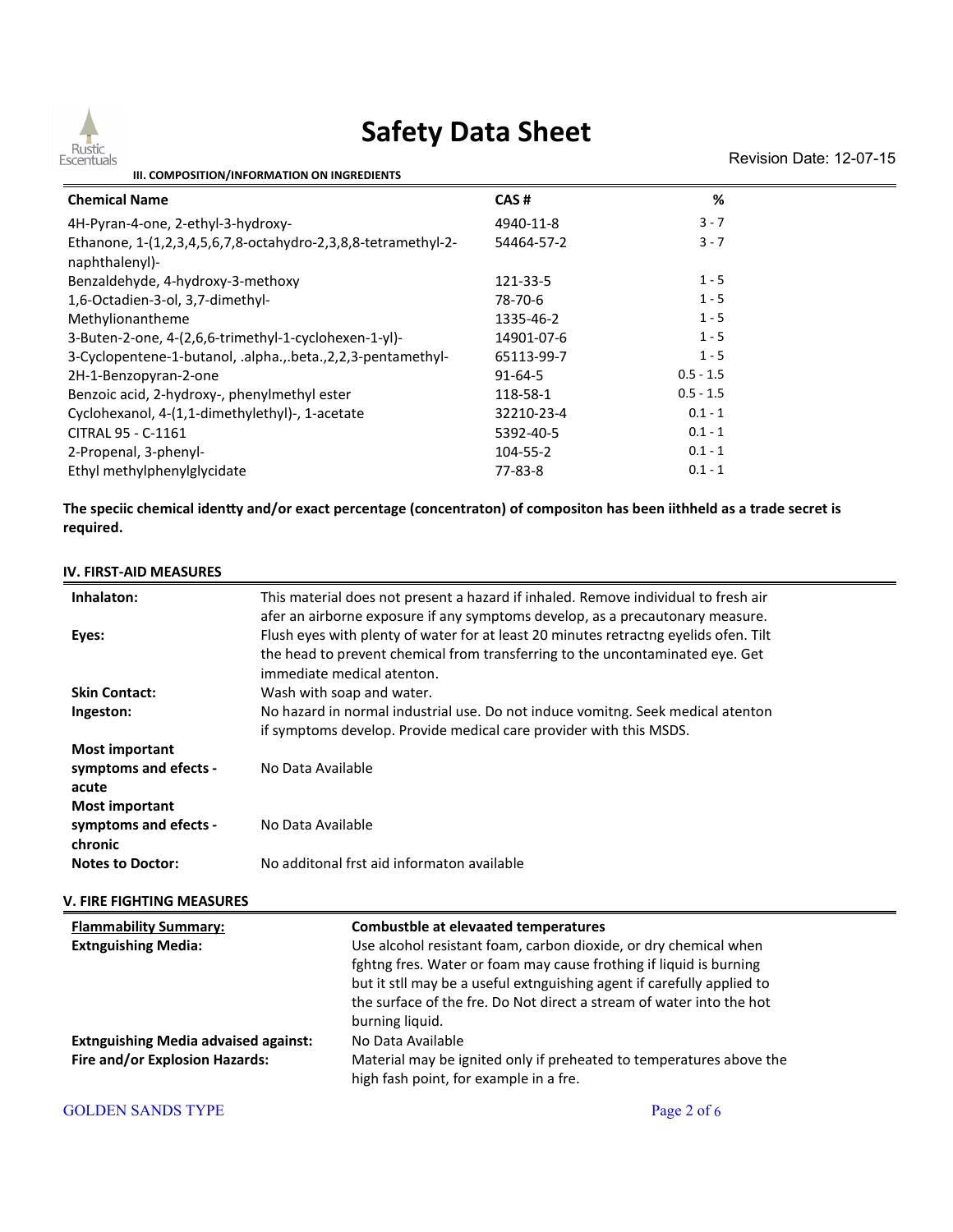

Revision Date: 12-07-15 **Fire Fightng Methods and Protecton:** Do not enter fre area without proper protecton including selfcontained breathing apparatus and full protectve equipment. Use methods for the surrounding fre. **Hazardous Combuston Products:** Carbon Oxides **VI. ACCIDENTAL RELEASE MEASURES Personal Precautons and Equipment:** No health afects expected from the clean-up of this material if contact can be avoided. Follow personal protectve equipment recommendatons found in Secton VIII of this MSDS **Methods for Clean-up:** No special spill clean-up consideratons. Collect and discard in regular trash. **VII. HANDLING AND STORAGE Handling Technical Measures and Precautons:** Mildly irritatng material. Avoid unnecessary exposure. **Storage Technical Measures and Conditons:** Store in a cool dry place. Isolate from incompatble materials. **Materials to Avaoid/Chemical Incompatbility:** Strong oxidizing agents Oxidizing mineral acids Strong reducing agents Strong bases Strong acids **VIII. EXPOSURE CONTROLS/PERSONAL PROTECTION Engineering Measures:** No exposure limits exist for the constuents of this product. No engineering controls are likely to be required to maintain operator comfort under normal conditons of use. **Respiratory Protecton:** No respiratory protecton required under normal conditons of use. **Skin Protecton:** Not normally considered a skin hazard. Where use can result in skin contact, practce good personal hygiene. Wash hands and other exposed areas with mild soap and water before eatng, drinking, and when leaving work. **Glovaes:** No informaton available Control Parameters: **Chemical Name ACGIH TLV-TWA ACGIH STEL OSHA PEL** No Data Available **IX. PHYSICAL AND CHEMICAL PROPERTIES Physical State:** Liquid **Color:** Very pale yellow **Odor:** Comparable to Standard **Odor Threshold:** ND **pH:** Not Available **Inital Boiling Point:** 153 - 154 ° F **Flash Point:** > 200 º F **Evaaporaton Rate:** Not Available **Flammability (Solid, Gas):** No Data Available **Upper Flammable/Explosivae Limit:** Not Available Loier Flammable/Explosivae Limit: Not Available **Vapor Density:**  $>1$ Relatvae Density (Speciic Gravaity): 1.0658

#### GOLDEN SANDS TYPE Page 3 of 6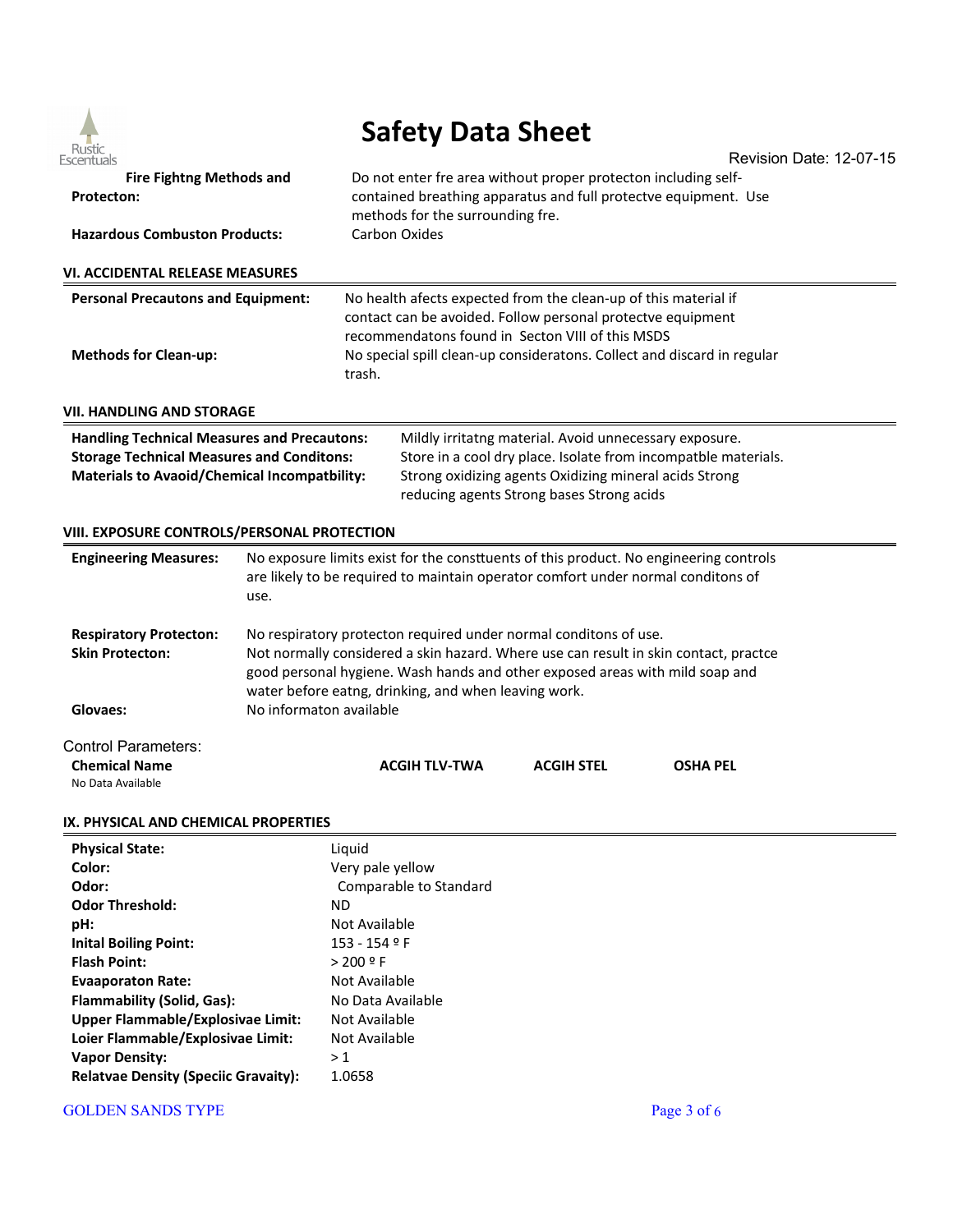

Revision Date: 12-07-15

**Solubility in Water:** Soluble in water- No **Octanol/Water Parton Coefcient:** 1.23 2.93 at 22 °C (72 °F) 3.1 4 **Auto-igniton Temperature:** 259 º C **Decompositon Temperature:** 284 **Volatles, % by ieight:** 2.3 **Bulk Density:** 8.896

#### X. STABILITY AND REACTIVITY

| Reactvaity:                                         | No Data Available                                                                                                                                                                                                   |
|-----------------------------------------------------|---------------------------------------------------------------------------------------------------------------------------------------------------------------------------------------------------------------------|
| <b>Chemical Stability:</b>                          | Stable under normal conditons.                                                                                                                                                                                      |
| <b>Possibility of Hazardous Reactons:</b>           | No Data Available                                                                                                                                                                                                   |
| <b>Conditons to Avaoid:</b>                         | Temperatures above the high fash point of this combustble<br>material in combinaton with sparks, open fames, or other<br>sources of igniton. Heat fame sparks Extremes of<br>temperature direct sunlight open fames |
| <b>Materials to Avaoid/Chemical Incompatbility:</b> | Strong oxidizing agents Oxidizing mineral acids Strong<br>reducing agents Strong bases Strong acids                                                                                                                 |
| <b>Hazardous Decompositon Products:</b>             | Carbon Oxides                                                                                                                                                                                                       |

#### **XI. TOXICOLOGICAL INFORMATION**

| <b>Most Important</b> | No Data Available                                 |            |
|-----------------------|---------------------------------------------------|------------|
| Symptoms:             |                                                   |            |
|                       | <b>Chemical Interactons That Change Toxicity:</b> | None Known |

Immediate (Acute) Health Effects by Route of Exposure:

### **Long-Term (Chronic) Health Efects:**

| LUIS-TUTTI (UNIUNIIU) TIURIUI LIUUUS. |                                                                                 |
|---------------------------------------|---------------------------------------------------------------------------------|
| Carcinogenicity:                      | None of the substances have been shown to cause cancer in long term animal      |
|                                       | studies. Not a carcinogen according to NTP, IARC, or OSHA.                      |
| <b>Reproductvae toxicity:</b>         | No data available to indicate product or any components present at greater than |
|                                       | 0.1% may cause birth defects.                                                   |
| Germ cell mutagenicity:               | No data available to indicate product or any components present at greater than |
|                                       | 0.1% is mutagenic or genotoxic.                                                 |

| <b>Component Toxicology Data:</b> |                   |                  |
|-----------------------------------|-------------------|------------------|
| <b>Chemical Name</b>              | <b>CAS Number</b> | <b>LD50/LC50</b> |
| No data available                 |                   |                  |

#### **Has the chemical been classiied as a Carcinogen by NTP, IARC or OSHA.**

| <b>Chemical Name</b> | OSHA Carcinogen   IARC Carcinogen   NTP Carcinogen |  |
|----------------------|----------------------------------------------------|--|
| No Data Available    |                                                    |  |

| <b>Ovaervaiei:</b>       | This material is not expected to be harmful to the ecology. |
|--------------------------|-------------------------------------------------------------|
| <b>Mobility in Soil:</b> | No Data Available                                           |

GOLDEN SANDS TYPE Page 4 of 6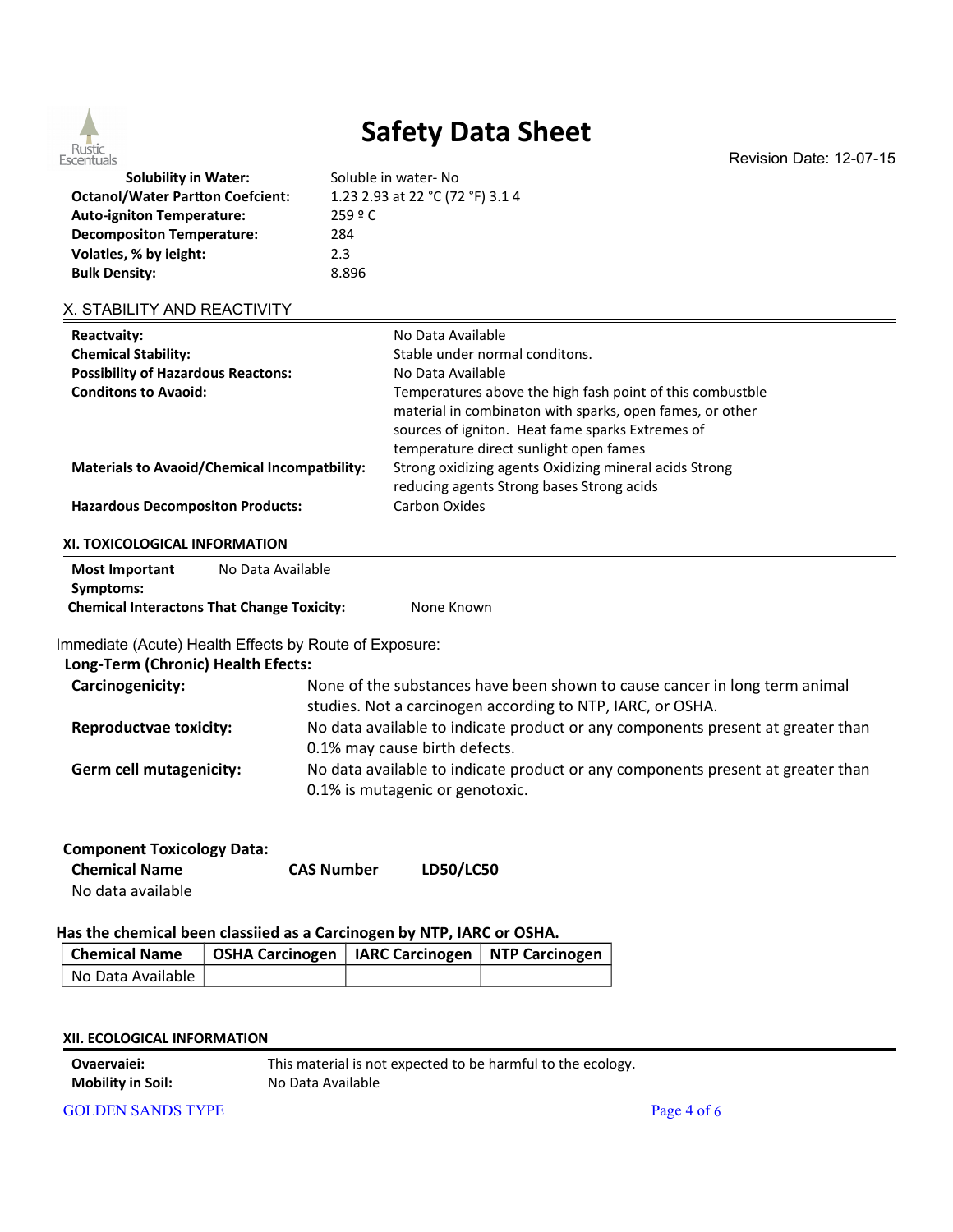

Revision Date: 12-07-15

| כארבו ורחמוא                                                           |                                                                    |                                                                                                                                                                                                                                                                                     |                    |                                                                      |                                                                          |  |                                        |  |  |  |  |  |  |
|------------------------------------------------------------------------|--------------------------------------------------------------------|-------------------------------------------------------------------------------------------------------------------------------------------------------------------------------------------------------------------------------------------------------------------------------------|--------------------|----------------------------------------------------------------------|--------------------------------------------------------------------------|--|----------------------------------------|--|--|--|--|--|--|
| Persistence:<br><b>Bioaccumulaton:</b><br><b>Other advaerse efects</b> |                                                                    | No Data Available                                                                                                                                                                                                                                                                   |                    |                                                                      |                                                                          |  |                                        |  |  |  |  |  |  |
|                                                                        |                                                                    | No Data Available                                                                                                                                                                                                                                                                   |                    |                                                                      |                                                                          |  |                                        |  |  |  |  |  |  |
|                                                                        |                                                                    | No Data Available                                                                                                                                                                                                                                                                   |                    |                                                                      |                                                                          |  |                                        |  |  |  |  |  |  |
|                                                                        |                                                                    |                                                                                                                                                                                                                                                                                     |                    |                                                                      |                                                                          |  |                                        |  |  |  |  |  |  |
| <b>Ecotoxicity Data</b>                                                |                                                                    |                                                                                                                                                                                                                                                                                     |                    |                                                                      |                                                                          |  |                                        |  |  |  |  |  |  |
| <b>Chemical Name</b>                                                   |                                                                    | <b>CAS Number</b>                                                                                                                                                                                                                                                                   | <b>Aquatc EC50</b> | <b>Aquatc ERC50</b>                                                  | <b>Aquatc LC50 Fish</b>                                                  |  |                                        |  |  |  |  |  |  |
|                                                                        |                                                                    |                                                                                                                                                                                                                                                                                     |                    |                                                                      |                                                                          |  |                                        |  |  |  |  |  |  |
|                                                                        |                                                                    |                                                                                                                                                                                                                                                                                     | Crustacea          | Algae                                                                |                                                                          |  |                                        |  |  |  |  |  |  |
| No Data Available                                                      |                                                                    |                                                                                                                                                                                                                                                                                     |                    |                                                                      |                                                                          |  |                                        |  |  |  |  |  |  |
|                                                                        |                                                                    |                                                                                                                                                                                                                                                                                     |                    |                                                                      |                                                                          |  |                                        |  |  |  |  |  |  |
|                                                                        |                                                                    |                                                                                                                                                                                                                                                                                     |                    |                                                                      |                                                                          |  |                                        |  |  |  |  |  |  |
| XIII. DISPOSAL CONSIDERATIONS                                          |                                                                    |                                                                                                                                                                                                                                                                                     |                    |                                                                      |                                                                          |  |                                        |  |  |  |  |  |  |
| <b>Waste Descripton for Spent Product:</b>                             |                                                                    | Spent or discarded material is not expected to be a hazardous waste.                                                                                                                                                                                                                |                    |                                                                      |                                                                          |  |                                        |  |  |  |  |  |  |
| <b>Waste Descripton for Empty</b>                                      |                                                                    | No Data Available                                                                                                                                                                                                                                                                   |                    |                                                                      |                                                                          |  |                                        |  |  |  |  |  |  |
| Packaging:                                                             |                                                                    |                                                                                                                                                                                                                                                                                     |                    |                                                                      |                                                                          |  |                                        |  |  |  |  |  |  |
|                                                                        |                                                                    |                                                                                                                                                                                                                                                                                     |                    |                                                                      |                                                                          |  |                                        |  |  |  |  |  |  |
| <b>Disposal Methods:</b>                                               |                                                                    |                                                                                                                                                                                                                                                                                     |                    | DO NOT DUMP INTO ANY SEWERS, ON THE GROUND, OR INTO ANY              |                                                                          |  |                                        |  |  |  |  |  |  |
|                                                                        |                                                                    | BODY OF WATER. All disposal practces must be in compliance with all                                                                                                                                                                                                                 |                    |                                                                      |                                                                          |  |                                        |  |  |  |  |  |  |
|                                                                        |                                                                    |                                                                                                                                                                                                                                                                                     |                    | Federal, State/Provincial and local laws and regulatons. Regulatons  |                                                                          |  |                                        |  |  |  |  |  |  |
|                                                                        |                                                                    |                                                                                                                                                                                                                                                                                     |                    | may vary in diferent locatons. Waste characterizatons and            |                                                                          |  |                                        |  |  |  |  |  |  |
|                                                                        |                                                                    |                                                                                                                                                                                                                                                                                     |                    |                                                                      |                                                                          |  |                                        |  |  |  |  |  |  |
|                                                                        |                                                                    |                                                                                                                                                                                                                                                                                     |                    |                                                                      | compliance with applicable laws are the sole responsibility of the waste |  |                                        |  |  |  |  |  |  |
|                                                                        |                                                                    |                                                                                                                                                                                                                                                                                     |                    |                                                                      | generator. As your supplier, we have no control over the management      |  |                                        |  |  |  |  |  |  |
|                                                                        |                                                                    |                                                                                                                                                                                                                                                                                     |                    | practces or manufacturing processes of partes handling or using this |                                                                          |  |                                        |  |  |  |  |  |  |
|                                                                        |                                                                    |                                                                                                                                                                                                                                                                                     |                    |                                                                      | material. The informaton presented here pertains only to the product     |  |                                        |  |  |  |  |  |  |
|                                                                        |                                                                    |                                                                                                                                                                                                                                                                                     |                    | when used as intended, according to this MSDS. For unused and        |                                                                          |  |                                        |  |  |  |  |  |  |
|                                                                        |                                                                    |                                                                                                                                                                                                                                                                                     |                    | uncontaminated product, the preferred optons include sending to a    |                                                                          |  |                                        |  |  |  |  |  |  |
|                                                                        |                                                                    |                                                                                                                                                                                                                                                                                     |                    |                                                                      | licensed and permited incinerator or other thermal destructon device.    |  |                                        |  |  |  |  |  |  |
|                                                                        |                                                                    |                                                                                                                                                                                                                                                                                     |                    |                                                                      |                                                                          |  |                                        |  |  |  |  |  |  |
|                                                                        |                                                                    | Various federal, state or provincial agencies may have specifc<br>regulatons concerning the transportaton, handling, storage, use or<br>disposal of this product which may not be covered in this MSDS. The<br>user shall have to review these regulatons to ensure full compliance |                    |                                                                      |                                                                          |  |                                        |  |  |  |  |  |  |
|                                                                        |                                                                    |                                                                                                                                                                                                                                                                                     |                    |                                                                      |                                                                          |  | with all applicable regulatons.        |  |  |  |  |  |  |
|                                                                        |                                                                    |                                                                                                                                                                                                                                                                                     |                    |                                                                      |                                                                          |  |                                        |  |  |  |  |  |  |
|                                                                        |                                                                    |                                                                                                                                                                                                                                                                                     |                    |                                                                      |                                                                          |  | <b>XIV. TRANSPORTATION INFORMATION</b> |  |  |  |  |  |  |
|                                                                        |                                                                    | <b>US DOT Ground Shipping Descripton:</b>                                                                                                                                                                                                                                           |                    | <b>Not Restricted</b>                                                |                                                                          |  |                                        |  |  |  |  |  |  |
| IATA Shipping Descripton:                                              |                                                                    | <b>Not Restricted</b>                                                                                                                                                                                                                                                               |                    |                                                                      |                                                                          |  |                                        |  |  |  |  |  |  |
|                                                                        |                                                                    |                                                                                                                                                                                                                                                                                     |                    |                                                                      |                                                                          |  |                                        |  |  |  |  |  |  |
| <b>IMDG Shipping Descripton:</b>                                       |                                                                    |                                                                                                                                                                                                                                                                                     | Not Restricted     |                                                                      |                                                                          |  |                                        |  |  |  |  |  |  |
| <b>XV. REGULATORY INFORMATION</b>                                      |                                                                    |                                                                                                                                                                                                                                                                                     |                    |                                                                      |                                                                          |  |                                        |  |  |  |  |  |  |
|                                                                        |                                                                    |                                                                                                                                                                                                                                                                                     |                    |                                                                      |                                                                          |  |                                        |  |  |  |  |  |  |
| <b>TSCA Status</b>                                                     |                                                                    | All components in this product are on the TSCA Inventory.                                                                                                                                                                                                                           |                    |                                                                      |                                                                          |  |                                        |  |  |  |  |  |  |
| California Prop 65                                                     | Does not contain any chemicals listed on California Propositon 65. |                                                                                                                                                                                                                                                                                     |                    |                                                                      |                                                                          |  |                                        |  |  |  |  |  |  |
| <b>Chemical Name</b>                                                   |                                                                    | CAS#                                                                                                                                                                                                                                                                                |                    | Regulaton                                                            | % Range                                                                  |  |                                        |  |  |  |  |  |  |
| N590 Polycyclic aromatc compounds                                      |                                                                    | 91-64-5                                                                                                                                                                                                                                                                             |                    | <b>SARA 313</b>                                                      | $0.5 - 1.5$                                                              |  |                                        |  |  |  |  |  |  |
|                                                                        |                                                                    |                                                                                                                                                                                                                                                                                     |                    |                                                                      |                                                                          |  |                                        |  |  |  |  |  |  |
| (PACs)                                                                 |                                                                    |                                                                                                                                                                                                                                                                                     |                    |                                                                      |                                                                          |  |                                        |  |  |  |  |  |  |
|                                                                        |                                                                    |                                                                                                                                                                                                                                                                                     |                    |                                                                      |                                                                          |  |                                        |  |  |  |  |  |  |
| XVI. OTHER INFORMATION                                                 |                                                                    |                                                                                                                                                                                                                                                                                     |                    |                                                                      |                                                                          |  |                                        |  |  |  |  |  |  |

### **Revaision Date:** 12-07-2015

### GOLDEN SANDS TYPE Page 5 of 6